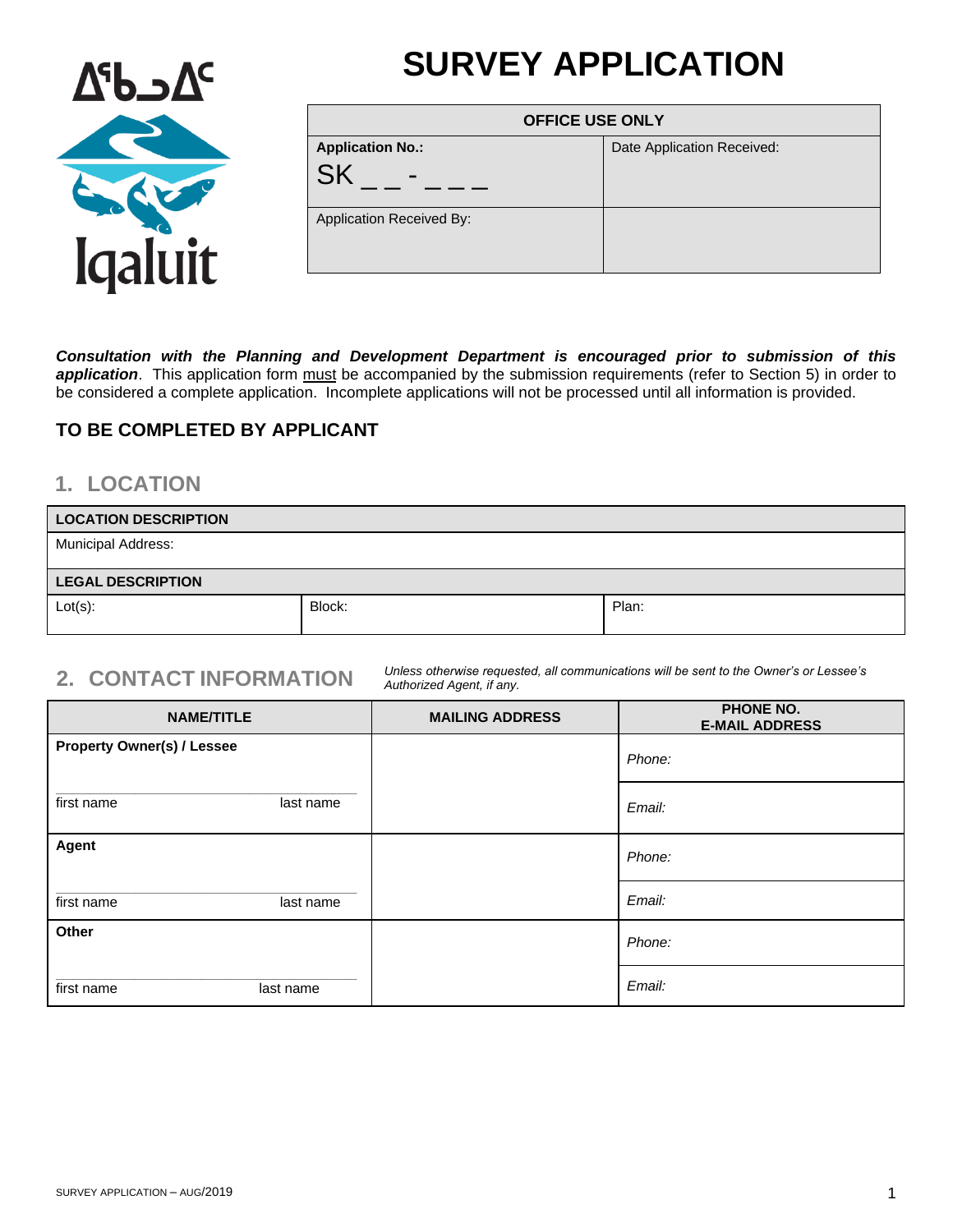# **3. DESCRIPTION OF PROPERTY**

| <b>DESCRIPTION OF PROPERTY</b>              |                                                                        |              |                         |
|---------------------------------------------|------------------------------------------------------------------------|--------------|-------------------------|
| Planning Information                        | General Plan Designation: Select Item                                  |              |                         |
|                                             | Zoning Category: Select Item                                           |              |                         |
| Description                                 | Lot Frontage (m):                                                      |              |                         |
|                                             | Lot Area (m <sup>2</sup> or ha):                                       |              |                         |
| Type of Servicing                           | Water Supply (check one)                                               | Piped system | Trucked services<br>OR. |
|                                             | Trucked services<br>Piped system<br>Sewage Disposal (check one)<br>OR. |              |                         |
| Existing Use(s) on the Property:            |                                                                        |              |                         |
| Year of Construction of Existing Buildings: |                                                                        |              |                         |
| Date of Acquisition/Lease:                  |                                                                        |              |                         |

## **4. DESCRIPTION OF PROPSAL**

| <b>DESCRIPTION OF PROPOSAL</b>      |  |
|-------------------------------------|--|
| Describe the purpose of the survey: |  |
|                                     |  |
|                                     |  |
|                                     |  |
|                                     |  |
|                                     |  |
|                                     |  |

#### **5. SUBMISSION REQUIREMENTS**

| ✔ | <b>IS YOUR APPLICATION COMPLETE?</b> Make sure you've met the requirements listed below. Electronic submission of<br>plans in PDF and AutoCAD formats are preferred.     |
|---|--------------------------------------------------------------------------------------------------------------------------------------------------------------------------|
|   | <b>APPLICATION FEE</b>                                                                                                                                                   |
|   | Application Fee (refer to Section 6)                                                                                                                                     |
|   | <b>REQUIRED PLANS</b>                                                                                                                                                    |
|   | Plan of Subdivision – Scale of 1:500 or greater (PDF 11 x 17 format)                                                                                                     |
|   | Legal description of the property                                                                                                                                        |
|   | North arrow                                                                                                                                                              |
|   | Lot dimensions and lot areas for each proposed lot                                                                                                                       |
|   | Footprints for all existing and proposed buildings, fences and other structures (field survey may be required to accurately locate<br>existing buildings and structures) |
|   | Vehicle access (e.g. driveways), parking and loading facilities                                                                                                          |
|   | Utility installations (e.g. oil tanks, electricity/light poles, access vaults and sewer/water pipes) and garbage enclosures                                              |
|   | Location and description of buildings on abutting lots                                                                                                                   |

# **6. APPLICATION FEE SCHEDULE** *(Fees & Charges By-law, as amended)*

| <b>Description</b>                                                                    | <b>Fee Amount</b>                                            |
|---------------------------------------------------------------------------------------|--------------------------------------------------------------|
| Resurvey application – lot line adjustments, merging of lots, or<br>splitting of lots | \$1,500 + \$150 for each additional lot over 3 existing lots |
| Survey application – creation of lots                                                 | $$2,000 + $250$ for each additional lot                      |
| Revision to resurvey application                                                      | \$500                                                        |
| Revision to survey application (creation of new lots)                                 | \$750                                                        |
| Extension to subdivision approval                                                     | \$400                                                        |